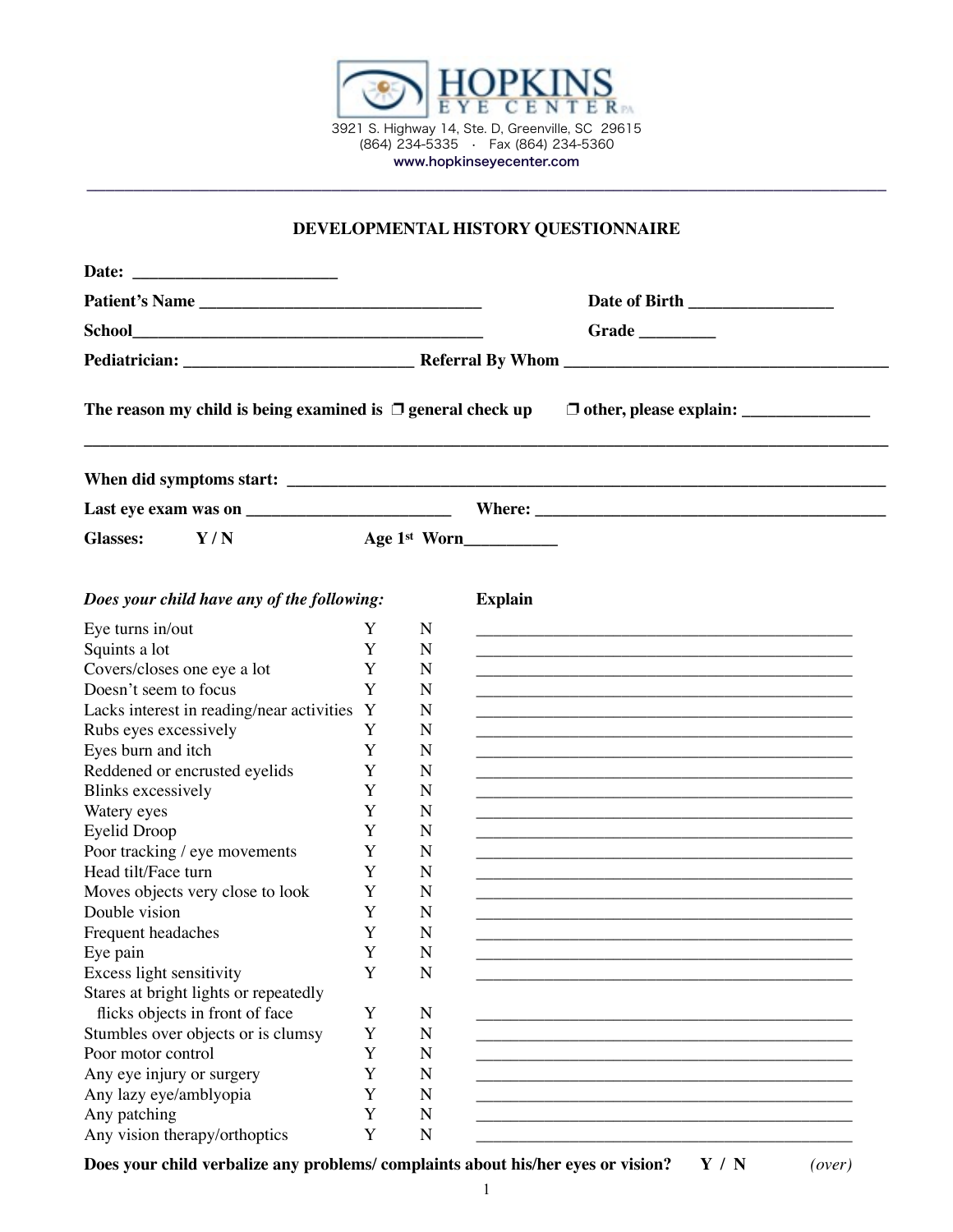|                                                                                                                                                                                 | Immunizations up to date: Y/N Any Reactions to Immunizations:                                                                                                                  |                                                                                                               |                                                                                                                                        |  |                                        |                   |                   |  |
|---------------------------------------------------------------------------------------------------------------------------------------------------------------------------------|--------------------------------------------------------------------------------------------------------------------------------------------------------------------------------|---------------------------------------------------------------------------------------------------------------|----------------------------------------------------------------------------------------------------------------------------------------|--|----------------------------------------|-------------------|-------------------|--|
|                                                                                                                                                                                 | PREGNANCY/ BIRTH HISTORY:                                                                                                                                                      |                                                                                                               |                                                                                                                                        |  |                                        |                   |                   |  |
|                                                                                                                                                                                 | A. My child is:                                                                                                                                                                | $\Box$ natural                                                                                                |                                                                                                                                        |  | $\Box$ adopted $\Box$ foster           | $\Box$ other      |                   |  |
|                                                                                                                                                                                 | <b>B.</b> Length of pregnancy: $\Box$ less than 7 mos                                                                                                                          |                                                                                                               | $\Box$ 7-8 mos $\Box$ 8-9 mos                                                                                                          |  |                                        | $\Box$ over 9 mos |                   |  |
|                                                                                                                                                                                 | C. During pregnancy of this child, which, if any, of the following occurred:<br>$\Box$ toxemia<br>$\Box$ smoking<br>$\Box$ trauma<br>$\Box$ use of alcohol $\Box$ use of drugs | $\Box$ injury by fall $\Box$ severe illness<br>$\Box$ prescribed medication<br>$\Box$ little obstetrical care |                                                                                                                                        |  | $\Box$ other                           |                   |                   |  |
|                                                                                                                                                                                 |                                                                                                                                                                                |                                                                                                               |                                                                                                                                        |  |                                        |                   |                   |  |
|                                                                                                                                                                                 | D. Type of delivery:                                                                                                                                                           | $\Box$ Natural $\Box$ Caesarian                                                                               |                                                                                                                                        |  | $\Box$ Forceps/vacuum                  |                   | $\Box$ Anesthesia |  |
|                                                                                                                                                                                 | E. Were there any problems during delivery? $\Box$ No                                                                                                                          |                                                                                                               |                                                                                                                                        |  |                                        |                   |                   |  |
| F.                                                                                                                                                                              | Labor during delivery lasted ______hours                                                                                                                                       |                                                                                                               |                                                                                                                                        |  |                                        |                   |                   |  |
| F.                                                                                                                                                                              | Child's birth weight: _____________________ lbs. and ozs.                                                                                                                      |                                                                                                               |                                                                                                                                        |  |                                        |                   |                   |  |
|                                                                                                                                                                                 |                                                                                                                                                                                |                                                                                                               |                                                                                                                                        |  |                                        |                   |                   |  |
|                                                                                                                                                                                 | G. Apgar score $\_\_@$ 1 min $\_\_@$ 5 min                                                                                                                                     |                                                                                                               |                                                                                                                                        |  |                                        |                   |                   |  |
|                                                                                                                                                                                 | H. Mother's age at child's birth: _______                                                                                                                                      |                                                                                                               |                                                                                                                                        |  | Father's age at child's birth: _______ |                   |                   |  |
| Immediately after birth my child was:<br>Ι.<br>$\Box$ given oxygen<br>$\Box$ allergic<br>$\Box$ running a fever<br>$\Box$ having breathing/feeding problems<br>$\Box$ jaundiced |                                                                                                                                                                                |                                                                                                               | $\Box$ doing well, requiring no medical treatment<br>$\Box$ placed in incubator<br>$\Box$ having Rh problems<br>placed in neonatal ICU |  |                                        |                   |                   |  |
|                                                                                                                                                                                 | Medication prescribed during first year of life: Y/N If yes, list meds:                                                                                                        |                                                                                                               |                                                                                                                                        |  |                                        |                   |                   |  |
|                                                                                                                                                                                 | <b>DEVELOPMENTAL HISTORY</b>                                                                                                                                                   |                                                                                                               |                                                                                                                                        |  |                                        |                   |                   |  |
|                                                                                                                                                                                 | <b>ACTIVITY</b>                                                                                                                                                                | <b>AVERAGE AGE</b>                                                                                            |                                                                                                                                        |  | EARLY LATE NORMAL UNSURE               |                   |                   |  |
|                                                                                                                                                                                 | <b>Gross Motor Development</b>                                                                                                                                                 |                                                                                                               |                                                                                                                                        |  |                                        |                   |                   |  |
|                                                                                                                                                                                 | 1. Head control                                                                                                                                                                | 3 Months                                                                                                      |                                                                                                                                        |  |                                        |                   |                   |  |
|                                                                                                                                                                                 | 2. Rolled over                                                                                                                                                                 | 3.5 Months                                                                                                    |                                                                                                                                        |  |                                        |                   |                   |  |
| 3.                                                                                                                                                                              | Sits w/out support                                                                                                                                                             | 6.5 Months                                                                                                    |                                                                                                                                        |  |                                        |                   |                   |  |
| 4.                                                                                                                                                                              | Crawl (stomach on floor)                                                                                                                                                       | 7 Months                                                                                                      |                                                                                                                                        |  |                                        |                   |                   |  |
| 5.                                                                                                                                                                              | Creep (stomach off floor)                                                                                                                                                      | 8 Months                                                                                                      |                                                                                                                                        |  |                                        |                   |                   |  |
| 6.                                                                                                                                                                              | Pulls self to stand                                                                                                                                                            | 8 Months                                                                                                      |                                                                                                                                        |  |                                        |                   |                   |  |
|                                                                                                                                                                                 | 7. Walks unaided/alone                                                                                                                                                         | 12 Months                                                                                                     |                                                                                                                                        |  |                                        |                   |                   |  |
|                                                                                                                                                                                 | 8. Walks backwards                                                                                                                                                             | 14 Months                                                                                                     |                                                                                                                                        |  |                                        |                   |                   |  |
|                                                                                                                                                                                 | 9. Kicks a ball                                                                                                                                                                | 18 Months                                                                                                     |                                                                                                                                        |  |                                        |                   |                   |  |
|                                                                                                                                                                                 | 10. Walks up steps with help                                                                                                                                                   | 18 Months                                                                                                     |                                                                                                                                        |  |                                        |                   |                   |  |
|                                                                                                                                                                                 | 11. Toilet Trained                                                                                                                                                             | 24 Months                                                                                                     |                                                                                                                                        |  |                                        |                   |                   |  |
|                                                                                                                                                                                 | 12. Put on some clothing alone                                                                                                                                                 | 3 years                                                                                                       |                                                                                                                                        |  |                                        |                   |                   |  |
|                                                                                                                                                                                 | 13. Rides tricycle                                                                                                                                                             | 3 years                                                                                                       |                                                                                                                                        |  |                                        |                   | (cont)            |  |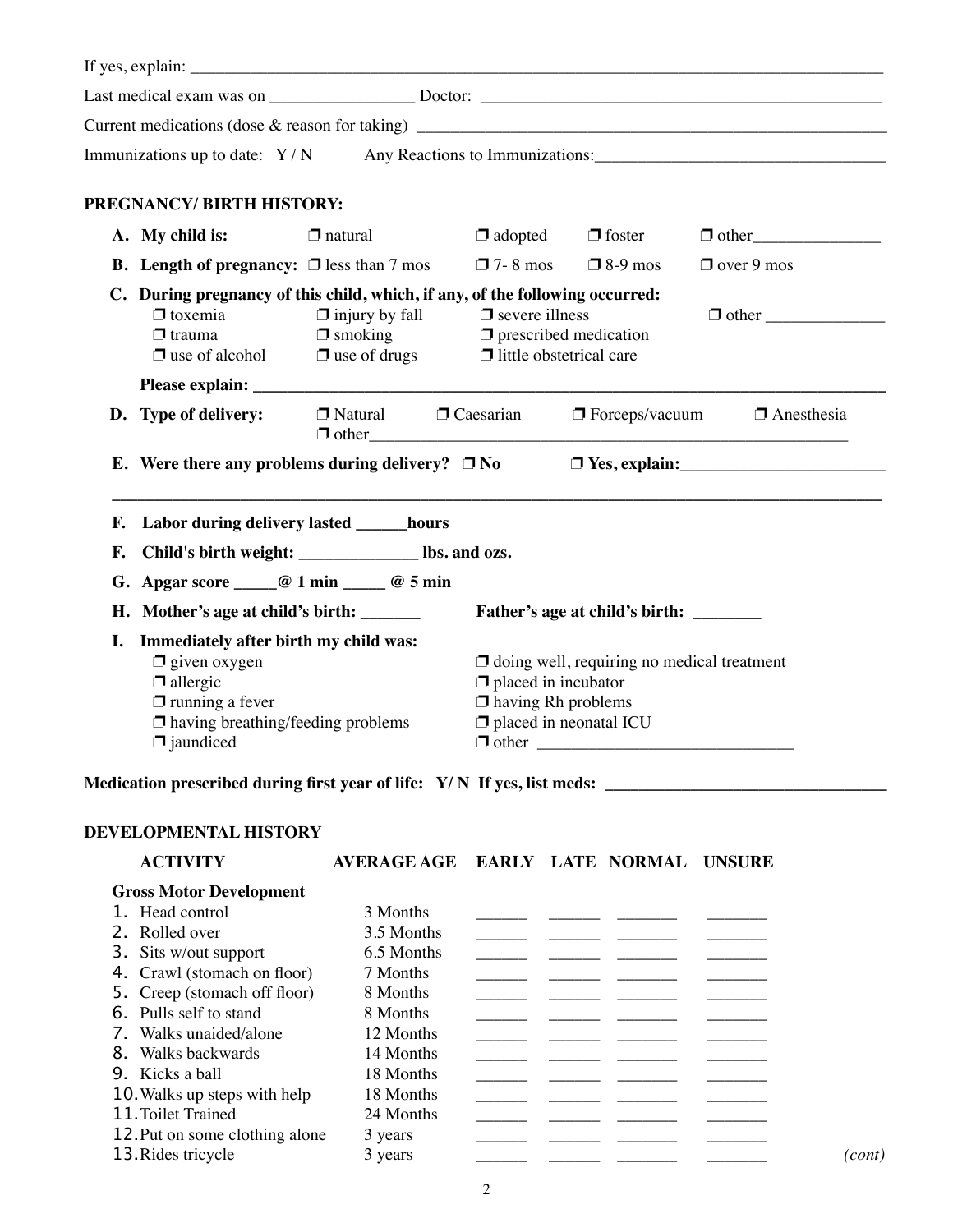|    | <b>ACTIVITY</b>                                                                                                          | <b>AVERAGE AGE</b>               |        |        | EARLY LATE NORMAL UNSURE                                                                                                                                                                                                                                                                                                                                                                                                                                                   |            |                      |
|----|--------------------------------------------------------------------------------------------------------------------------|----------------------------------|--------|--------|----------------------------------------------------------------------------------------------------------------------------------------------------------------------------------------------------------------------------------------------------------------------------------------------------------------------------------------------------------------------------------------------------------------------------------------------------------------------------|------------|----------------------|
|    | <b>Fine Motor Development</b>                                                                                            |                                  |        |        |                                                                                                                                                                                                                                                                                                                                                                                                                                                                            |            |                      |
|    | 1. Eye control 180 degrees                                                                                               | 3 Months                         |        |        |                                                                                                                                                                                                                                                                                                                                                                                                                                                                            |            |                      |
|    | 2. Reaches/Grasp for object                                                                                              | 4 Months                         |        |        |                                                                                                                                                                                                                                                                                                                                                                                                                                                                            |            |                      |
|    | 3. Neat pincer grasp                                                                                                     | 11 Months                        |        |        |                                                                                                                                                                                                                                                                                                                                                                                                                                                                            |            |                      |
|    | 4. Scribbles spontaneously                                                                                               | 15 Months                        |        |        | <u> Alexandro de Alexandro de Alexandro de Alexandro de Alexandro de Alexandro de Alexandro de Alexandro de Alexandro de Alexandro de Alexandro de Alexandro de Alexandro de Alexandro de Alexandro de Alexandro de Alexandro de</u>                                                                                                                                                                                                                                       |            |                      |
| 5. | Stacks/Piles blocks                                                                                                      | 18 Months                        |        |        |                                                                                                                                                                                                                                                                                                                                                                                                                                                                            |            |                      |
|    | 6. Eats with a fork/spoon                                                                                                | 24 Months                        |        |        | <u> ——————</u> —————————                                                                                                                                                                                                                                                                                                                                                                                                                                                   |            |                      |
|    | 7. Copies circle                                                                                                         | 3 years                          |        |        |                                                                                                                                                                                                                                                                                                                                                                                                                                                                            |            |                      |
|    | <b>Language Development</b>                                                                                              |                                  |        |        |                                                                                                                                                                                                                                                                                                                                                                                                                                                                            |            |                      |
|    | 1. Smiles spontaneously                                                                                                  | 1 Month                          |        |        |                                                                                                                                                                                                                                                                                                                                                                                                                                                                            |            |                      |
|    | 2. Responsive smile                                                                                                      | 3-4 Months                       |        |        |                                                                                                                                                                                                                                                                                                                                                                                                                                                                            |            |                      |
|    | 3. Responds to words/names                                                                                               | 5 Months                         |        |        | $\frac{1}{1} \left( \frac{1}{1} \right) \left( \frac{1}{1} \right) \left( \frac{1}{1} \right) \left( \frac{1}{1} \right) \left( \frac{1}{1} \right) \left( \frac{1}{1} \right) \left( \frac{1}{1} \right) \left( \frac{1}{1} \right) \left( \frac{1}{1} \right) \left( \frac{1}{1} \right) \left( \frac{1}{1} \right) \left( \frac{1}{1} \right) \left( \frac{1}{1} \right) \left( \frac{1}{1} \right) \left( \frac{1}{1} \right) \left( \frac{1}{1} \right) \left( \frac$ |            |                      |
|    | 4. Says single words                                                                                                     | 12 Months                        |        |        |                                                                                                                                                                                                                                                                                                                                                                                                                                                                            |            |                      |
|    | 5. Refers to self by first name                                                                                          | 18 Months                        |        |        |                                                                                                                                                                                                                                                                                                                                                                                                                                                                            |            |                      |
|    | 6. Combines 2 different words                                                                                            | 18 Months                        |        |        | <u> Albanya (Albanya Albanya)</u>                                                                                                                                                                                                                                                                                                                                                                                                                                          |            |                      |
|    | 7. Says 2 word sentences                                                                                                 | 24 Months                        |        |        |                                                                                                                                                                                                                                                                                                                                                                                                                                                                            |            |                      |
|    | 8. Knows full name                                                                                                       | 3 Years                          |        |        |                                                                                                                                                                                                                                                                                                                                                                                                                                                                            |            |                      |
|    | $\bullet$ How is your child performing as compared to others his/her age: $\Box$ Above average                           |                                  |        |        |                                                                                                                                                                                                                                                                                                                                                                                                                                                                            |            | $\Box$ Below average |
|    |                                                                                                                          |                                  |        |        |                                                                                                                                                                                                                                                                                                                                                                                                                                                                            |            |                      |
|    | • Were there any difficulties at all in feeding (such as difficulty with sucking, vomiting)?                             |                                  |        |        |                                                                                                                                                                                                                                                                                                                                                                                                                                                                            | $\Box$ Yes | $\Box$ No            |
|    |                                                                                                                          |                                  |        |        |                                                                                                                                                                                                                                                                                                                                                                                                                                                                            |            |                      |
|    |                                                                                                                          |                                  |        |        |                                                                                                                                                                                                                                                                                                                                                                                                                                                                            |            |                      |
|    |                                                                                                                          |                                  |        |        |                                                                                                                                                                                                                                                                                                                                                                                                                                                                            |            | $\Box$ No            |
|    | • Was there ever any reason for concern over your child's general growth or development?<br>If yes, why? $\qquad \qquad$ |                                  |        |        |                                                                                                                                                                                                                                                                                                                                                                                                                                                                            | $\Box$ Yes | $\Box$ No            |
|    | • Has your child received any special developmental guidance/ assistance?  □ Yes                                         |                                  |        |        |                                                                                                                                                                                                                                                                                                                                                                                                                                                                            |            | $\Box$ No            |
|    |                                                                                                                          |                                  |        |        |                                                                                                                                                                                                                                                                                                                                                                                                                                                                            |            |                      |
|    | If yes, starting at what age:                                                                                            |                                  |        |        |                                                                                                                                                                                                                                                                                                                                                                                                                                                                            |            | $\Box$ No            |
|    |                                                                                                                          |                                  |        |        |                                                                                                                                                                                                                                                                                                                                                                                                                                                                            |            | $\Box$ No            |
|    |                                                                                                                          |                                  |        |        |                                                                                                                                                                                                                                                                                                                                                                                                                                                                            |            | $\Box$ No            |
|    |                                                                                                                          |                                  |        |        |                                                                                                                                                                                                                                                                                                                                                                                                                                                                            |            |                      |
|    |                                                                                                                          |                                  |        |        |                                                                                                                                                                                                                                                                                                                                                                                                                                                                            |            | $\Box$ No            |
|    |                                                                                                                          |                                  |        |        |                                                                                                                                                                                                                                                                                                                                                                                                                                                                            |            |                      |
|    |                                                                                                                          |                                  |        |        | <u> 1989 - Johann Harry Harry Harry Harry Harry Harry Harry Harry Harry Harry Harry Harry Harry Harry Harry Harry</u>                                                                                                                                                                                                                                                                                                                                                      |            |                      |
|    | • What difficulties are your child experiencing in school?                                                               |                                  |        |        |                                                                                                                                                                                                                                                                                                                                                                                                                                                                            |            |                      |
|    |                                                                                                                          |                                  |        |        |                                                                                                                                                                                                                                                                                                                                                                                                                                                                            |            |                      |
|    | Has your child undergone any of the following testing/treatment?                                                         |                                  |        |        |                                                                                                                                                                                                                                                                                                                                                                                                                                                                            |            |                      |
|    | Educational<br>Y<br>$\mathbf N$<br>Occupational<br>Y<br>N                                                                | Neurological<br>Speech /Auditory | Y<br>Y | N<br>N | Psychological<br>Physical                                                                                                                                                                                                                                                                                                                                                                                                                                                  | Y<br>Y     | N<br>N               |